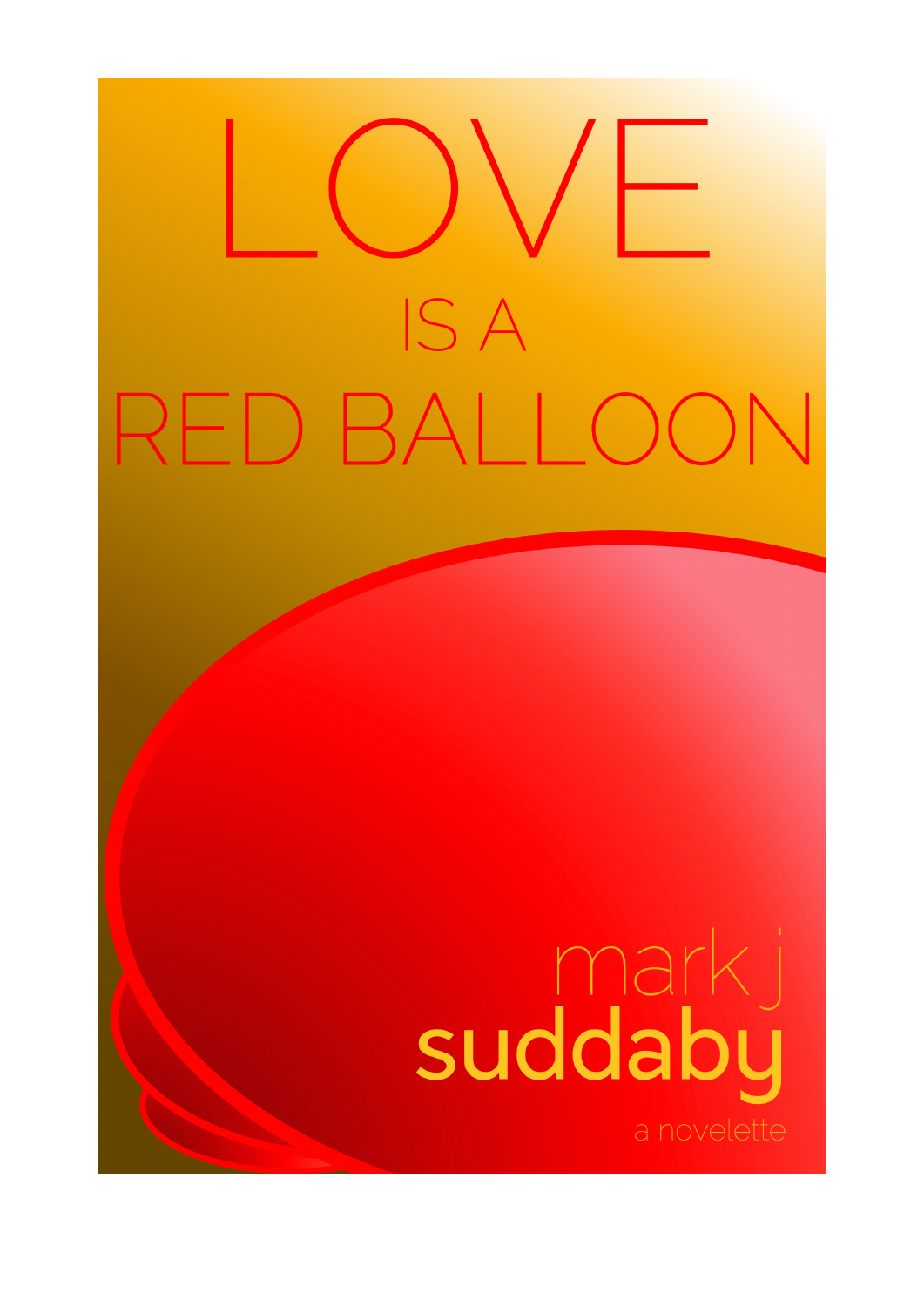### **LOVE IS A RED BALLOON**

## **mark j suddaby**

Copyright © Mark J Suddaby, 2020

**a novelette**

#### **[Author](#page-11-0)**

**[Back Cover](#page-12-0)**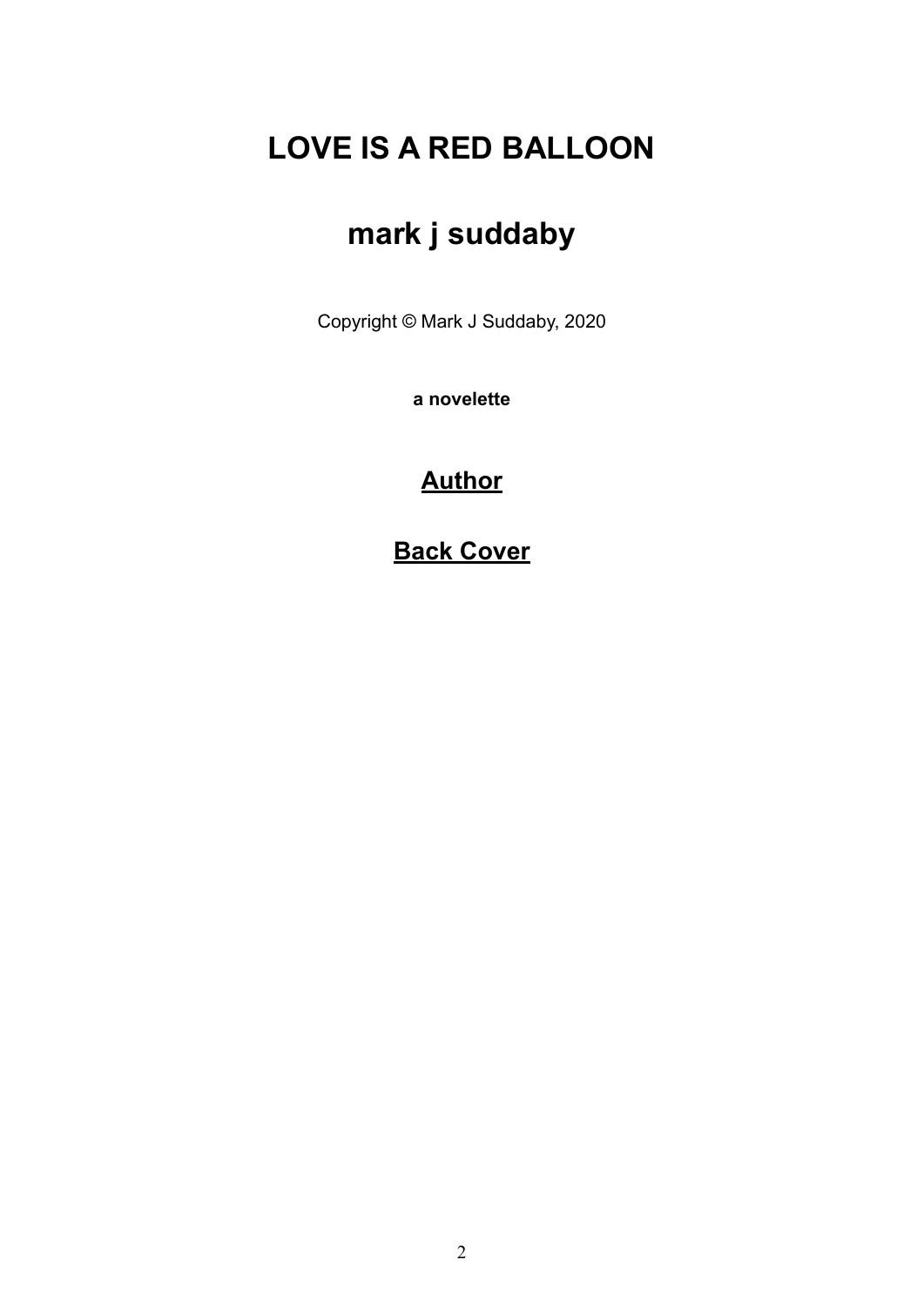*For Penny A woman with an abundance of love A true Bohemian revolutionary*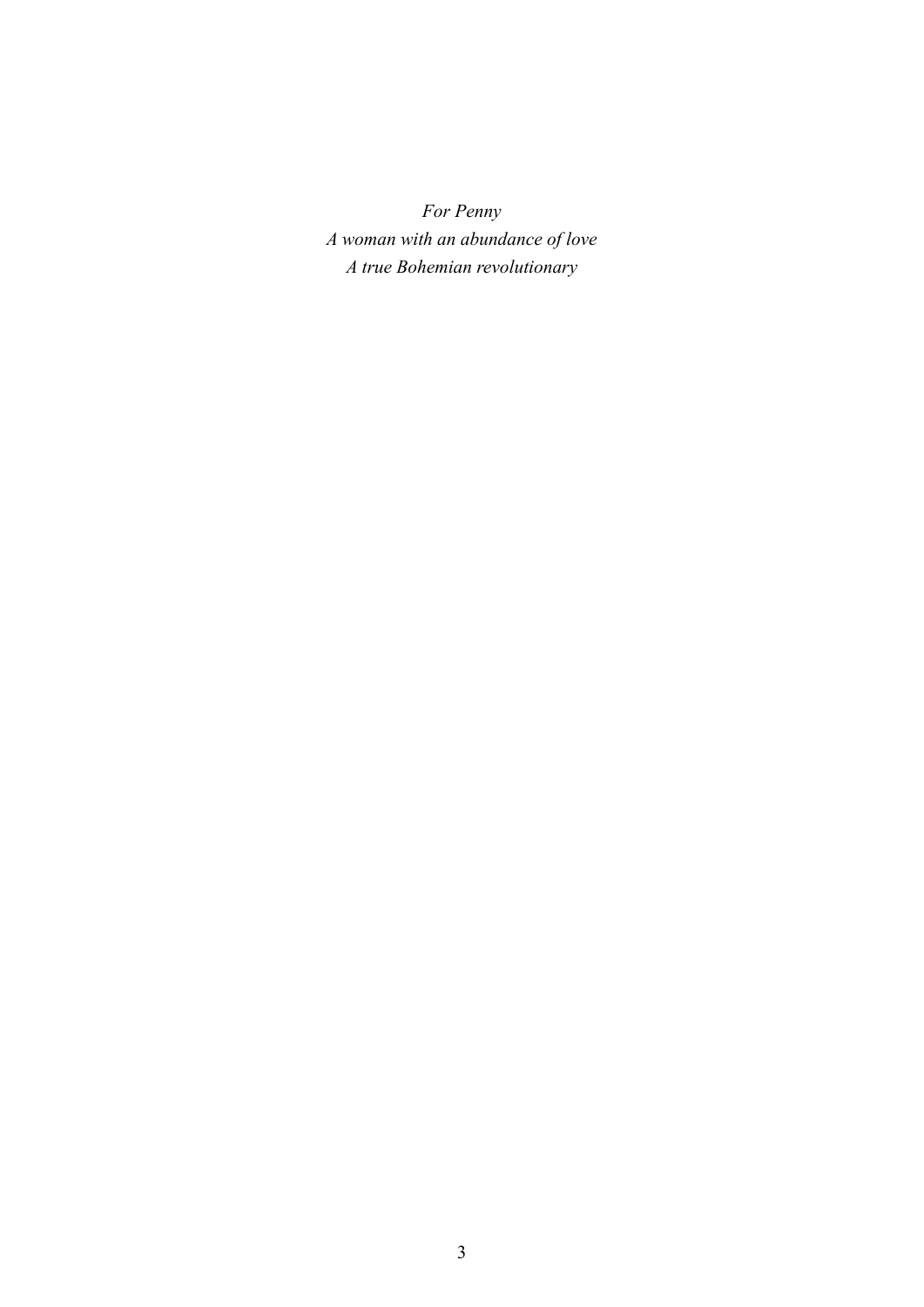#### **LOVE IS A RED BALLOON**

 $\mathsf{T}$  ello. I recently watched a film from waaay, way, way, back in the olden days. You know, proper old - flat - like you're watching a book, only with someone else's much inferior imagination in place of your own, like it's just a whole load of photographs, on a wheel, with a lamp, and a lens… I mean, it was practically monochromatic, but I digress (good word; very grown up). Mum said that it was a favourite of hers - the film, not the word - and I could tell she wanted to do that thing where we sit in the same room and don't talk, but are still sharing in something, somehow. So I humoured her and patiently sat through it. I am a good child. My mother is lucky, really. Especially when you consider all the *other* types of problems that I could be having *at my age*. You'd think with me being patient and considerate, and really quite clever, that my mum would be cock-a-hoops, but if she is then she hides it really well.

So anyway, I was watching this film with these people pretending to be these other people that they weren't (which totally wasn't obvious at the outset and there were no disclaimers or anything), through the medium of collective deception (like a fiction, I think), which is okay as long as everyone knows that these people are basically lying, which makes me wonder why bother in the first place, right? And also, just because everyone agrees to stow their disbelief, doesn't exactly make it right. One minute, the film-making falsifiers are doing it, the next minute you have mob rule and lynchings and everyone's dead (except a small number of people doing the final few lynchings). Mum just huffed and carried on knitting when I made this important point, but then she often does that. I love my mum but she's not as clever as me and so can often get left behind by my more incisive observations. Mums though: can't tell 'em that they're weird, can't not tell 'em. p, and a lens... I mean, it was practically monochromatic, but I digress (good word; v, w, up). Mum said that it was a favourite of hers - the film, not the word - and I could wanted to do that thing where we sit in the s

Back to this vintage film. In it, one of the lying people doing the acting to appear as if they were really some other person (real or imagined, because they didn't state which), said:

"*Love?… Love. Above all things I believe in love. Love is like oxygen. Love is a manysplendored thing. Love lifts us up where we belong. All you need is love.*"

Mum didn't say, but I think it was an historical account of how a convoluted deception works (ironically). I mean, I don't know about you, but I can totally see those oldtimers from *sooo* long ago, back on old-Earth, living in elephants. I mean, elephants were *big*, so there'd be plenty of room, right?

Now, I'll come onto why I mention this in a minute. First, I have to deal with two - well, three actually, but I'll stick to two - factual inaccuracies with this statement. I mean, I shouldn't even have to bother, but you'd be surprised what some people will just take at face value. No, really.

So, the first of my first point is that love isn't like oxygen. Only oxygen is like oxygen. I mean, it has an atomic number of 8, is a member of the chalcogen group of elements (which strangely, also includes polonium), is a highly reactive nonmetal and an oxidising agent; al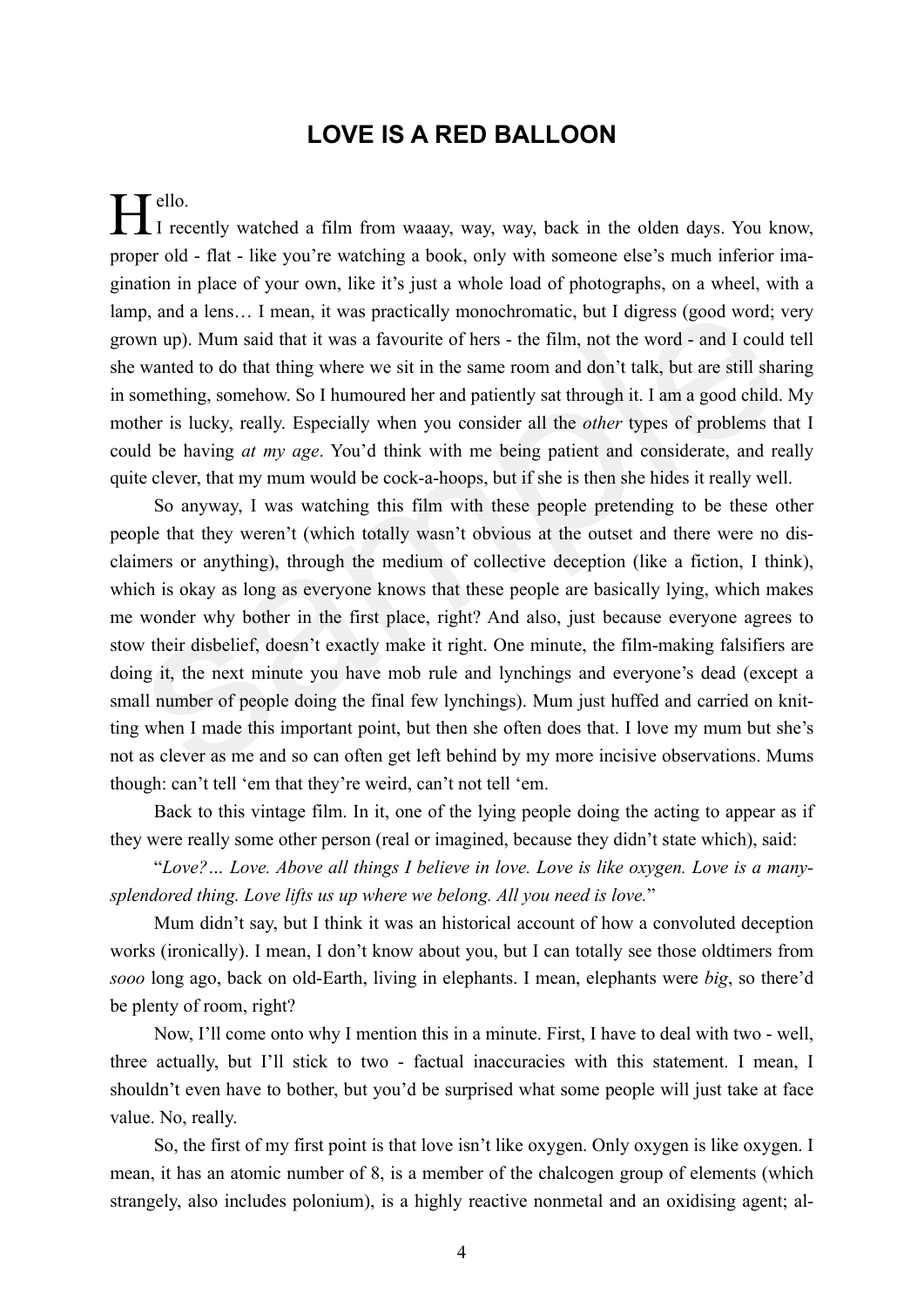though that last one is pretty obvious, so if you'd already got that then it's not particularly impressive. What is less well known is that oxygen is the third most abundant element in the whole universe. And round here it exists in mostly diatomic form, which is handy as without dioxygen we'd all be dead in three minutes. Now, I'm working anecdotally here, but I'm pretty sure that we would definitely not all be on the floor gasping to death if we hadn't had any love for three minutes. Plus, exactly what is the atomic number of love? And no, it isn't 2 (that's helium, obviously). Love doesn't have an atomic number, in case you were wondering.

And, the second of my first point is that love isn't all you need. Aside from oxygen (see previous point), you need many, far more important things besides love. For example, is love on Maslow's hierarchy of needs? Well, actually it is - I just checked - but, like way down in the middle after food, shelter, breathable atmosphere, important stuff like that. And anyway, grownups are always nailing love onto the end of everything, like it's super essential, when in actual, factual, fact, you can't survive on love. Despite what some of the others at school might think. And say. Often and repeatedly. Purely to embarrass, coz I'm pretty sure that they've never actually seen or done half (more like a quarter, really) the things that they say they have.

In case you're wondering (I would be), the third of my first point (which I decided not to include) is to do with the fact that love cannot lift us up, because it lacks the density (or indeed any physical mass or measurable form) to act as a lifting agent. But I decided not to get into that one as it's basically, completely, blindingly (non ad verbum) obvious to anyone, even Snotty Wilbur-43.

Hmm, I may use old-Earth Latin more (weirdly, a dead language even back then, but West-Germanic lingual/lexical roots and all that) to ensure that others know when not to take what I say literally literally (or when to, which is all of the rest of the time, so maybe not then). Plus, it makes me look dazzlingly clever. Which I already am of course, but those less clever than me often have trouble spotting it (which is understandable).

Mum says that I shouldn't take everything in life so literally, as if there's a choice. But, like how else am I supposed to take it? Events are events. Stuff happens. Stuff doesn't not happen (even stuff not happening is a form of stuff happening). So how can they not be literally, literal? Sometimes I worry for my mum. Although, in fairness to her, it's not just Mum. She's a victim of a society that likes to keep the door slightly ajar on a little light reinterpretation and the odd bit of revisionist airbrushing of the more salubrious, if less sanctifying, times, when it suits the collective to exercise some historical amnesia - at least that's what Messr Lintelstrasse-37 says. Seems fair to me. Whatever it was that he was talking about, that is. I think he's caught what many of the gen-37's seem to have: bitterness. Looks to be contagious to me, so I may stay away from old Lintelstrasse for a while. Just to be safe.

Life is like a maths problem as far as I can make out. There are right answers, and there are wrong answers, and there are different ways to get to either. Right. Wrong. Simple. Like: up, down; left, right; top, bottom; on, off; black, white. Why everyone feels this need to make it all *sooo* much more confusingly complicated when it so obviously need not be is quite bey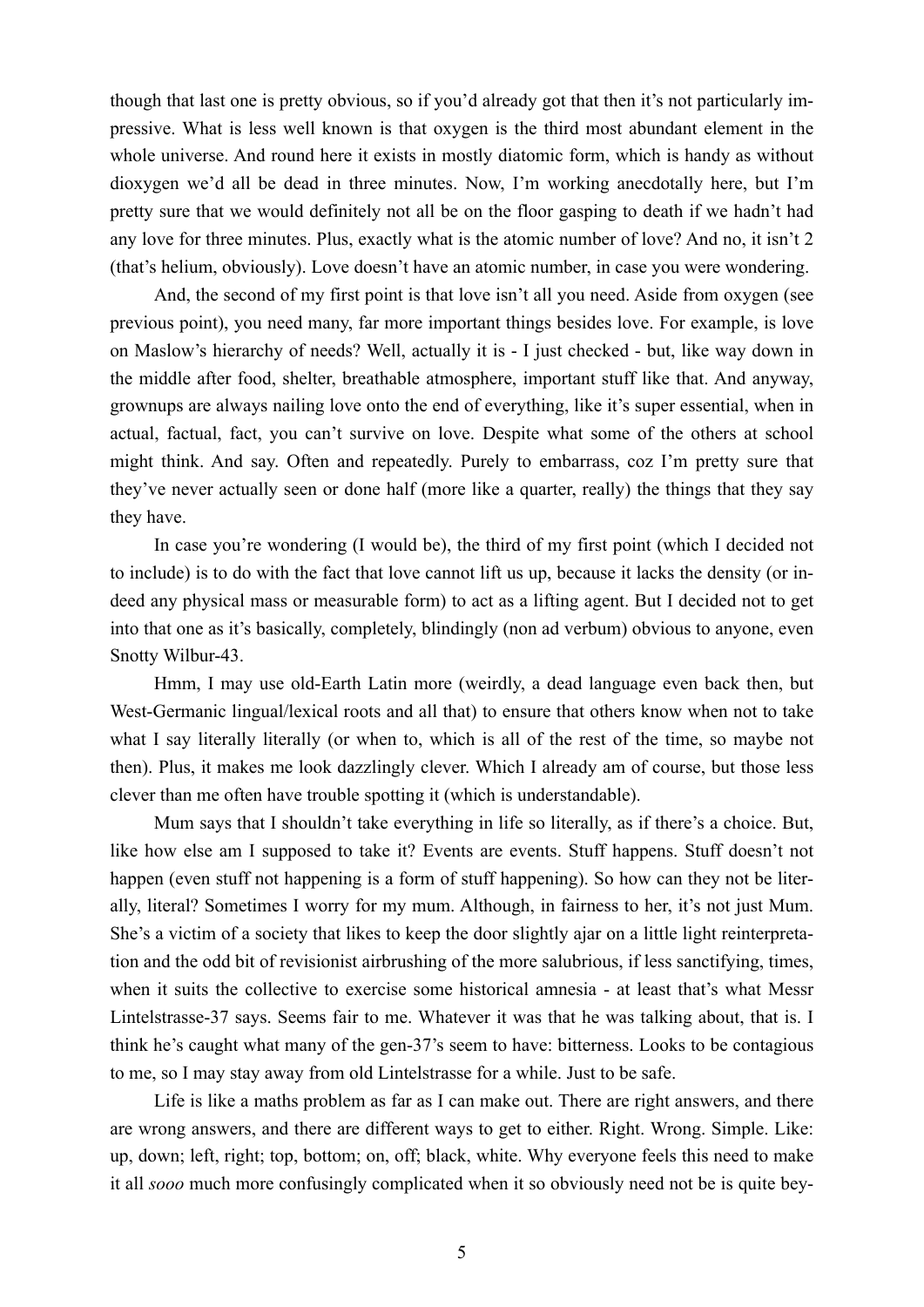ond me. I mean, not taking literal events literally, is literally the antithesis of, of… well, wherever that thought was heading. Literalism? (it's a real word, I looked it up).

Sometimes, because I am cursed with being so brainy, I can begin a thought and then not quite know how to finish it off. I think it's because I haven't been fed enough raw data yet, which is a function of time over youth: a universal constant that I can't change. Linearity and literalism, you know? When I have been (fed enough data), I'll have enough to crunch in great grinding bites/bytes that will allow me to form new and ever more magniferous deductions of great import (good use of the word *magniferous*, there - I sometimes make up words when an appropriate word doesn't exist. I suspect that they'll fall into common use in time). After all, all of life's problems are basically just maths equations, with some just needing more brain-time than others. I mean, what keeps this balloon in the air? Correct: maths. Well maths, plus quite a bit of a common light element in gaseous form (hydrogen, basically. Atomic number of 1, so literally *the* lightest element, *and* the most abundant). I'm really into the gaseous (that can exist in that physical state in human-survivable environments) end of the Periodic Table right now (there is no actual "end" or group of gaseous elements - or *technically* gaseous elements - as all elements can exist in any state). Really interesting (elements that exist routinely as gases, that is), I'll take a moment to give you my thoughts on them when I get chance.

But right now, I have a bigger fish to fry. We don't have fish here, no oceans, or streams, or even land, come to think of it, so not literally - it's an idiom. Hmm, I wonder if that's what Mum meant when she was banging on about me taking things too literally. I mean, I can't literally fry a bigger (or indeed any) fish, while being in possession of exactly no fish (also, I'm not allowed to cook after that slight issue a few months ago, which resulted in, not only having to eat in the crew canteen for a week, but also the immediate and ongoing cessation of my weekly credit; although Mum will relent soon; she always does). I shall have to have a think about that. I'm sure that there's a logical way to square that circle. Hah, there I go again. You see what I'm having to contend with?

Which rather brings me back to why I am writing this letter to you in the first place. Plus, I think that I may have been avoiding the very thing that I am being brought back around to, at some unconscious level (although, not *actually* unconscious, clearly).

Love.

There, I said it. Not out loud or anything, but I said it. I can see it, there, on the page. In letters and everything.

I'll be honest (I'm always honest, it's just an expression), I've been trying to avoid the whole messy, sordid, embarrassing subject. Mind you, almost anything involving other humans is embarrassing and very often messy. Certainly smelly. I mean, obviously, I love other humans. Some humans. Like my mum, despite her being my mum and quite annoying most of the time, and, and then, there's… well, just Mum really.

Up til now, at least.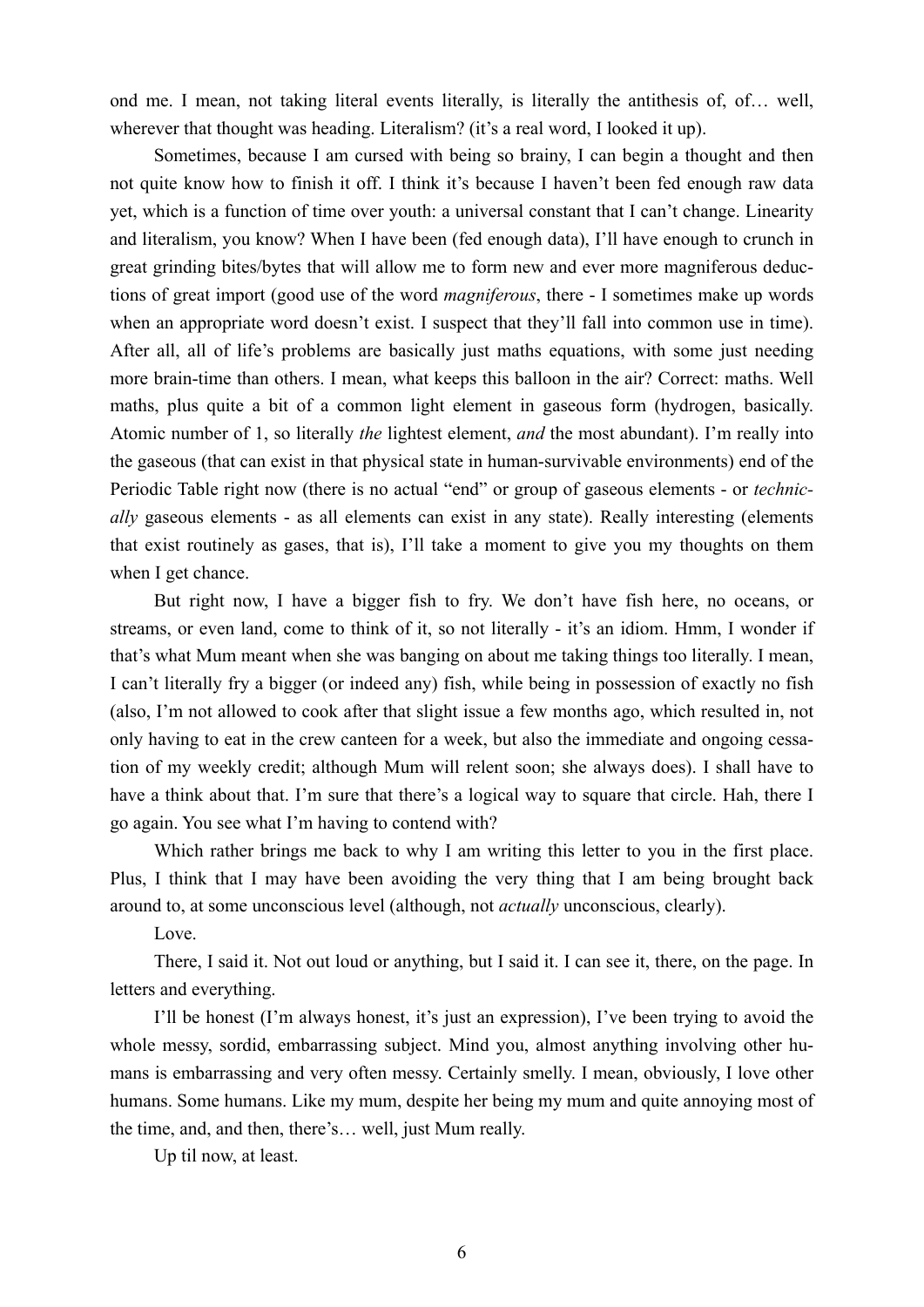You see, more recently I have been the subject of some, um, unwelcome feelings, that appear - at least from preliminary research - to be signs of the early onset of… of, well, love, at least I think. But how d'you really know, though?

#### *Sooo* annoying.

They should invent a test. I can see it now - a test tube with a lovely purple liquid in it and a very clever scientist person in a white lab coat and goggles, who dips some litmus paper into the test tube and then checks it against a nice, bright, colour chart (I do like a colour chart). Red, it's too late, you're totally in love. Nothing to be done. *Neeext*! Blue, you're normal. Just keep taking the pills. Orange, you're still salvageable, if we operate immediately. Disclaimer: please note that orange is not a derivative of the primary colours, blue and red, I just needed a fourth colour and so I just put it in there even though purple is the only result of a blue-red mix. Not without yellow (the other primary colour, which *technically* means that you can then produce *all* colours, but anyway). I don't want you thinking that I didn't know that. I know a lot about colours. A lot.

Also, you can't actually operate to remove early-onset love. I think, anyway.

Love may not be like oxygen (as I think that I have successfully argued), but it is like another element on the Periodic Table. I think you know which one I'm talking about. Has an atomic number of 17? Second lightest of the halogens? Yep, chlorine; really, really irritating and makes your eyes water, before choking you to death. I've been practicing my jokes. Mum says I should; that I may make some friends that way. I didn't ask her the really quite obvious question of: *why* in the sky would I *want* to do that? It would just make her make that face, and then I'd feel guilty and I'm too young for all that.

Recently, just after this all erupted (literally), and while we were out on the promenade, Mum tried to have *that* talk with me. Honestly, it's like she's psychic. She kept talking about how, when two people are very much in love, they… etcetera, etcetera. You can imagine what it was like. Excruciating, and made all the more so by the fact that she chose to have *that* conversation while we were *out*. Sometimes, I wonder what goes through grownup's minds (not careful consideration for their child, that's for blinking sure). I mean, under what circumstances, like ever, would having *that* talk, in public, be acceptable? I swear she does it just to humiliate me. I can still feel the flush in my cheeks. Everyone must have seen it.

*Sooo* embarrassing.

And obviously, I already knew everything that she said (or mostly didn't say, so why even bother, right?). It's like some sort of ingrained parent thing. As if they have to do it, even though neither party can bare the horror. It's like putting two kittens in a ring a forcing them to fight, while squeezing lemon juice into their eyes and making them lick battery terminals. Just wrong on every level. Humans weren't built with that kind of parent-child bond. Eww!!! (I feel that three exclamation marks are fully justified in this instance). I wish someone would tell the parents, coz they obviously aren't listening to their kids.

So, yes. There I was minding my own business, trying to not get on the wrong side of Snotty Wilbur-43 (although in my experience, all of hir sides are wrongly sided) when it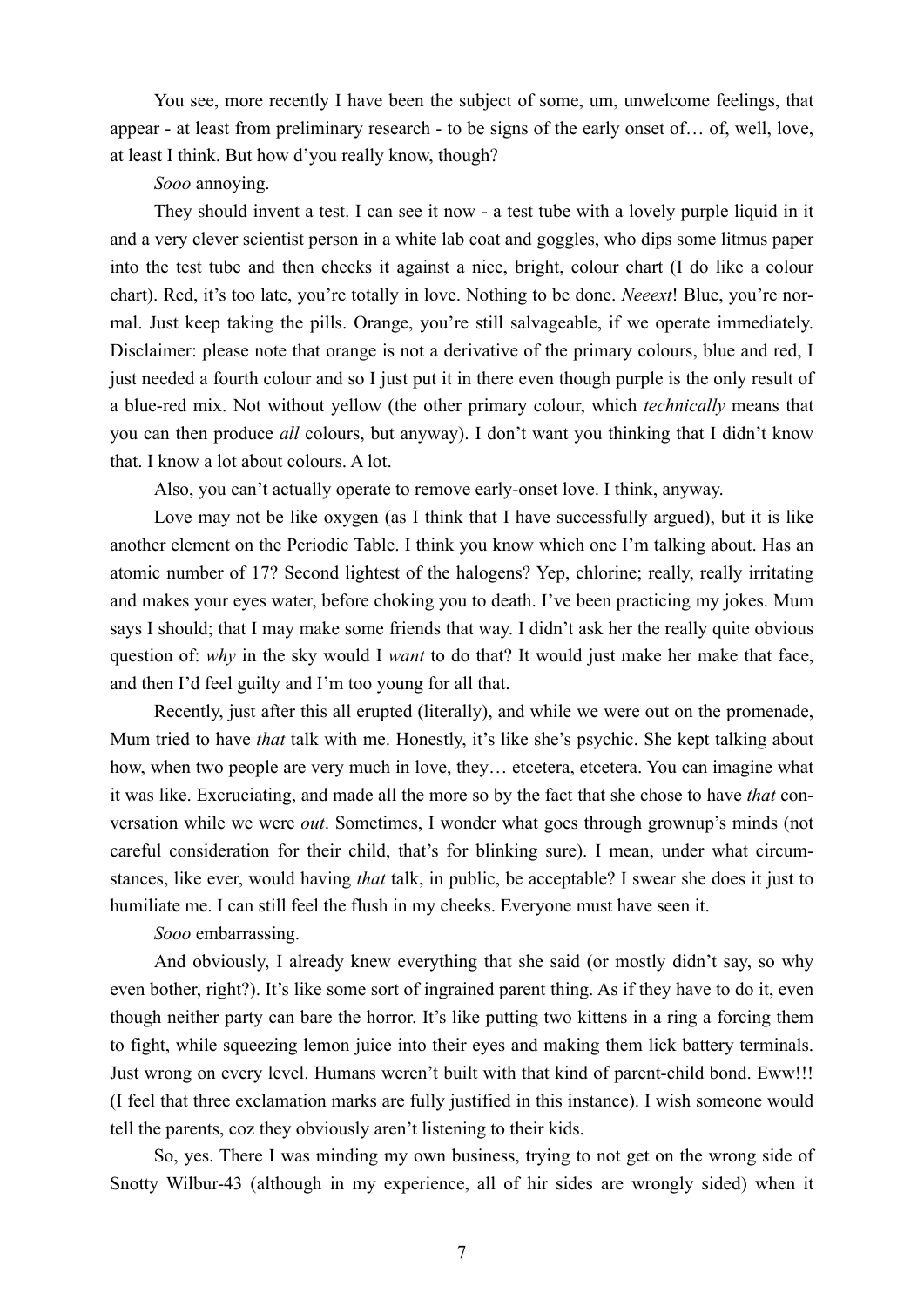happened, and everything that I thought I knew, got up - suddenly and without explanation packed its bags (in a satisfyingly meticulous and colour-separated fashion, I might add) climbed over the safety netting and went flying off over the side of the gondola without so much as a, "you're on your own with this one, messr!" Just like that.

I'll probably come back to Snotty, but for the time-being know only that, like most places here, individual messrs choose their gender, or choose not to (that's still a choice) when they come of age. Until then, we, like me and my fellow gen-43's, remain genderless (societally, not biologically, otherwise how would we… never mind), and for the most part our leanings, even our biodentities, remain largely unknown. Not so for Snotty Wilbur-43. I would bet the water harvest on hir choice when the day comes.

We live in the sky, here in Venus (you'll know this already, but I feel that it's important to state, after all, context isn't only for kings, you know), in tin boxes suspended beneath these massive balloons - caught up in great metallic profusions of wire rigging - that perpetually circle the planet like old-Earth whales, basking in the warmth of an abundant sun (whales didn't actually circumnavigate the oceans of old-Earth, it's just a sort of descriptive phrase). Now, living in the sky is completely superlatively über cool (except when it isn't, which is quite often) and if I were the romantic sort - Which. I. Am. Not. - living above the clouds would be quite beautiful. Even more so I suspect, if the clouds in question weren't made from sulphuric acid, smelled of eggy farts and could melt your face off.

See, totally not the romantic type.

Ages ago, way before I was born, there was talk of settling down on the Venusian surface, but that ended with the grizzly deaths of those really very unlucky pioneers that were sent down to establish a foothold base (they weren't the first; that honour fell to Tremmal Furillen, who came all the way from old-Earth, and was the first human to actually walk about a bit on the surface - no idea why). Apparently, those poor pioneers went mad and ate each other, which seems plausible (the surface is rubbish, after all), but it may also be a myth, which old Lintelstrasse says was spread by our facist overlords to stop the proletariate (which is us) from questioning our place in society (which is the balloon, I think).

Messr Lintelstrasse-37 can be a bit like that, plus, I'm not really quite sure how thinking of a bunch of unfortunates from gen-9 eating each other is supposed to make me feel more disposed to our current political system. But then ancients, like old Lintelstrasse, and Mum (more importantly), can be proper strange sometimes. When I'm that old, I'm just going to either, not say anything to the new gen and wait to die nice and quietly, or say really useful stuff that will help them deal with the pressures of school (caused by the students, not the learnings), and why mums act odd almost all of the time. Stuff like that. And love, coz I will definitely have that fully figured out by then, which would totally save all this hassle I'm going through right now.

The reason why the Venusian surface is so completely not worth visiting (putting the cannibalism thing aside for a moment and concentrating on the actual sciencey stuff), is that it's probably the most inhospitable surface in the System. Certainly amongst the rocky planets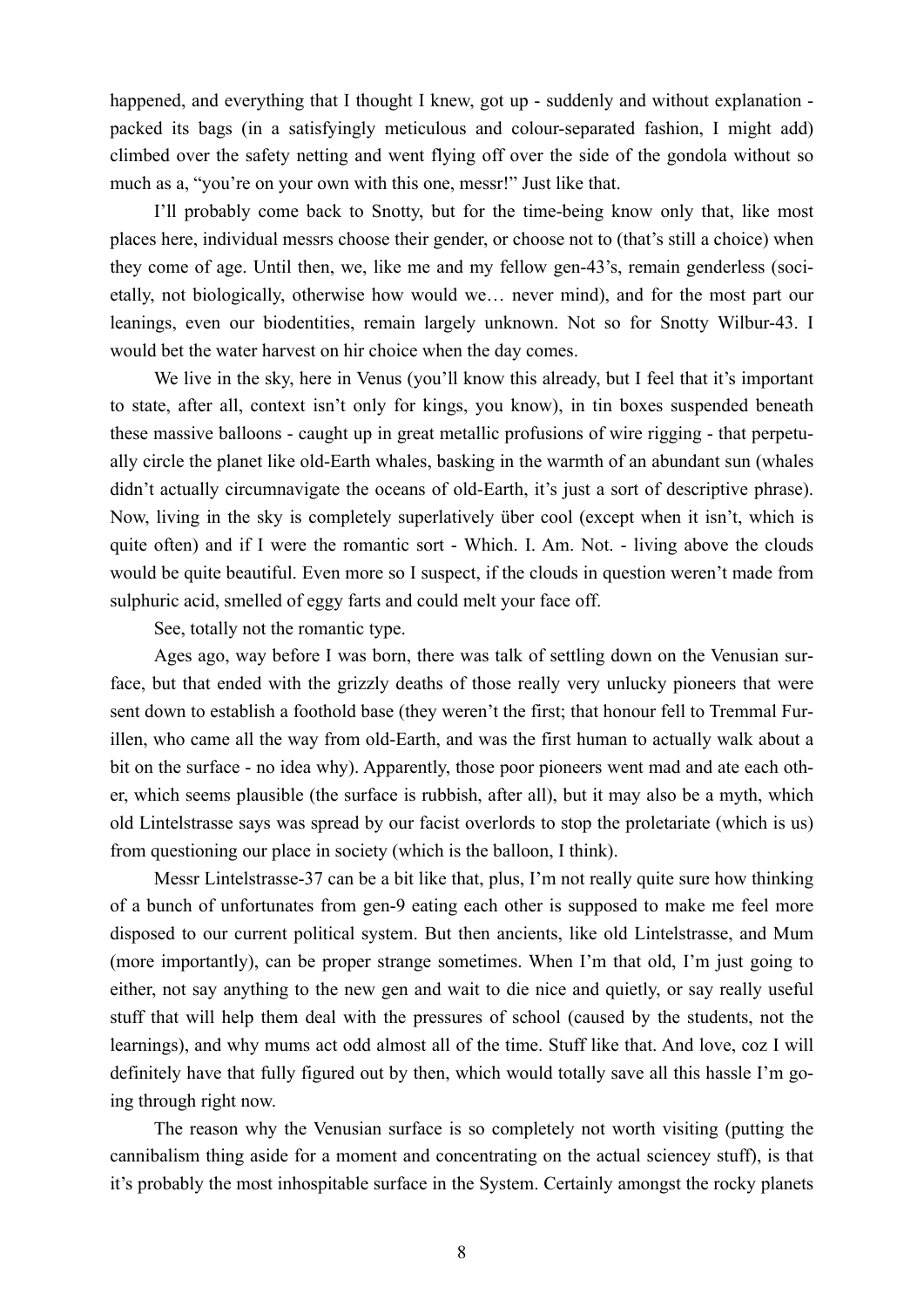(which includes the worlds of the inner system that possess an iron core and rocky outer mantel). The surface is so frazzlingly scorching that less dense metals, like zinc or lead, would exist in liquid form (if there were any there, which there aren't; it's just one of those empty facts that people trot out), the atmosphere at ground level is dense enough to actually change states to become a super-critical fluid (so like bone-snappingly, liquid level dense), and it's a mix of very not very breathable carbon and sulphur. And I haven't even mentioned the volcanos and all the lava, the acid rain and the lightning (although I have now). So if you're gonna live in Venus, it's up here (where it's a bit smelly sometimes), not down there (where you'll likely get eaten and/or burned/crushed/suffocated to extreme death).

The sky itself is mostly the same story. Choking-freezing-death, or choking-meltingdeath. But - and this is the important bit - at this altitude (where we live) there's a band of nitrogen-oxygen air, ten kilometres deep that also happens to be around room temperature (which room, no-one ever says) and because of the Earth-like gravity (the only thing that the iron core below is doing for us) and the fact that we travel with the massive winds, negating them, makes this band - this *temperate zone -* an oddly perfect place for humans to live. There's even local biota, in the form of microbial spores, which farts out phosphine, but we leave them alone and they don't trouble us. Sandwiched between a fiery hell below and the frozen wastes above, is a warm, fresh(ish), humid, one-G strip of human survivability. Just no land. Nowhere to cut down a tree or fight a war over (I'm pretty certain that these were the two most common things that old-Earth used its land for, so totally overrated). And the temperate zone is everywhere, even up at the poles, but most balloon communities, like us, sail the safer, more stable, equatorial streams.

Below, via the glass floorlights or over the side, through the safety netting, the sulphurous clouds look like one of Mum's less successful attempts at homemade rice pudding: grey and lumpy and yellowing in a slightly nauseous way (*do not* tell her I said that, she'd have a massive fit). The whole planet is sheathed in those poisonous clouds, so of the lands below, we never see a sausage (expression: there are no sausages, at least not down there). Radar and lander images show the surface as mostly a really hazy, totally enormous, old-Earth sunset over a barren, rocky desert, during a humid summer lightning storm. With sulphurous volcanos. And lava. Plus, it makes you go mad and eat people, so…

Above us is a kind of an all-encompassing, dome-like creamy sky, the colour of a vanilla milkshake (if they even exist, coz I mean, who doesn't just order the double chocolate chip choccy dough with extra chocolate? Seriously, who?). The sun, we're told, is bigger than if it were seen from old-Earth (obviously, we're 26 million miles closer). So if the Earth's sun can be blocked out with a finger held at arms length, well then here it takes a whole fist, which in astronomical terms means that it's blooming massive, and it hangs there like it's about to fall on top of us (it won't), as if we live in a giant pot and the sun's the lid (we don't). Of course we can't see the sun most of the time because the balloon is always in the way, but at sunrise and sunset it puts in a brief appearance for the gondola portholes and promenades. During these times it's a large eggy-yellow disk (I always try to watch it on a Friday), set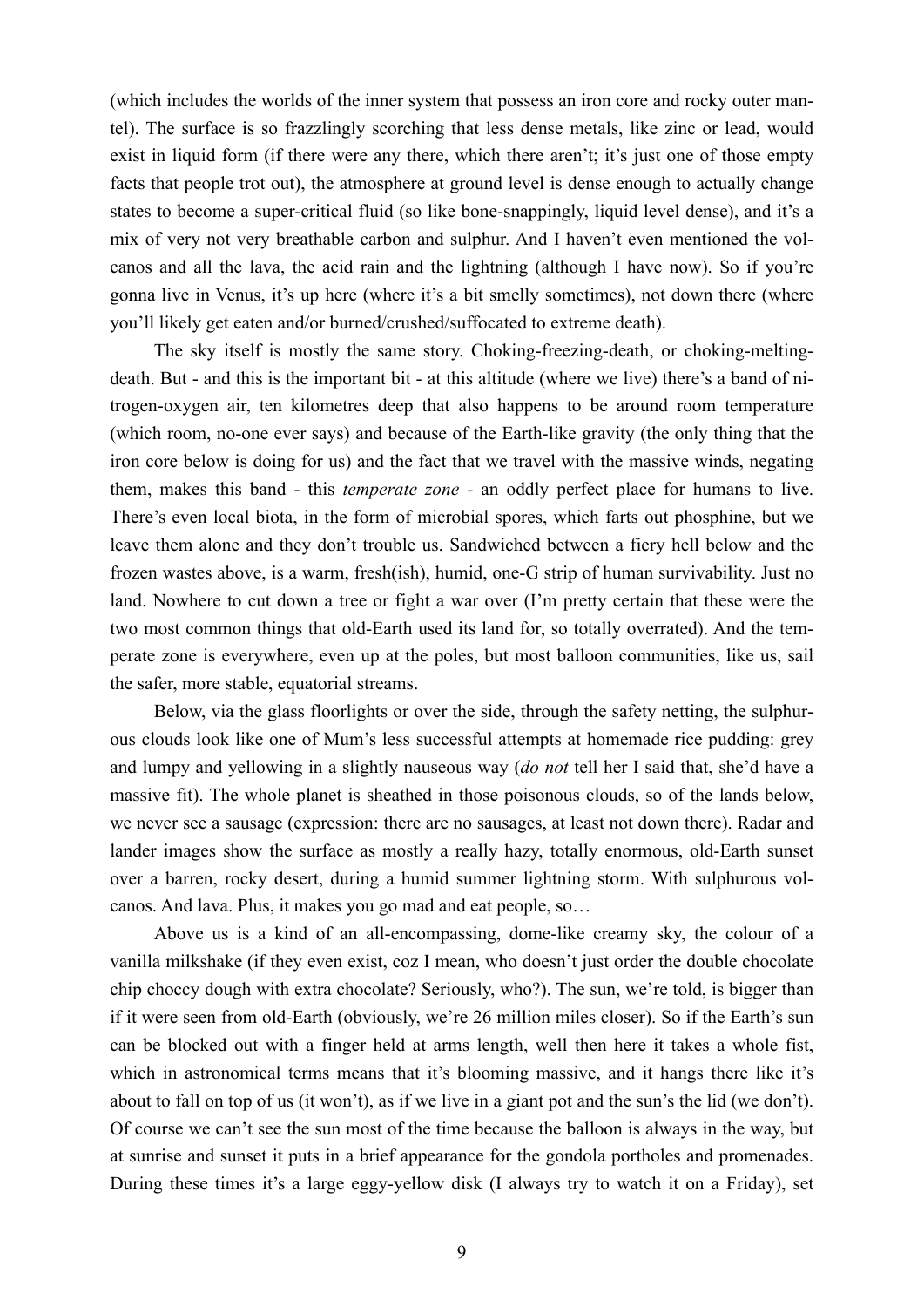within a fluffy, whisked-cream sky. Luckily, the light is so bright and even that it also reflects off the smelly clouds below, so that captured solar energy is plentiful and reliable, which is what keeps our balloon - all balloons, in fact - sailing the temperate zone in a perpetual race across the butterscotch sky, like an endless journey with no destination (which is actually pretty much true).

Our balloon is like most in Venus, I think. It's called the *Narwhal*. Many of the balloon communities are named after whales because grownups lack imagination. If I could name our balloon, I think I would call it… the, *Does It Really Have To End Like This?* Way more better, if a bit of a mouthful. Not really sure quite what it refers to, but I heard someone shout it once and I really liked it. It suggests to me that the universe isn't exactly a bed of roses (expression, obviously - roses could never survive in space) for other people either, and that knowing that these other messrs have things that end when they didn't want them to - or not, when they did - kinda makes me feel better, somehow. Like a shared pain. Strange, I know, but then humans are quite strange, so…

Recently, we went on a field trip, so I know quite a bit about our balloon - the *Narwhal*. Above our heads, there are thirteen individual balloons, filled with hydrogen (the lightest of the elements with an atomic number of 1, and also the most abundant in the whole universe did I mention that already? Possibly. I'm really into gases right now) and air (which in Venus is also a lifting gas). The balloons are all stopped from floating off by a massive network of rigging that holds them in place and lets the riggers climb up and repair holes and check the solar cells, stuff like that. Our balloon has nine gondolas, which are strung out in a line and linked together like the carriages of an old-Earth train (I've seen pictures and it's true). They're each about ten metres wide and forty long, so quite big really. There are some balloon communities with just two or three gondolas, so we're quite lucky. But then there are also some that are massive. *Citadel-balloons* they're called and it's said that the biggest has over seventy huge gondolas, with each one being over one-hundred metres long. It must look like a writhing grey snake caught up in the tangled netting of a passing whale (maybe). What must it be like to live there? With all that space (yum) and all those people (yuk).

Each of our gondolas has a particular purpose, like housing, the promenade, production, processing, the usual sort of stuff, and flapping about off the rear gondola is a really, really big trailing gauze, which we use to harvest water vapour from the air. All of Venus's water oceans evaporated away like billions (literally) of years ago and so now they only exist as vapour, so we have to reclaim it from the sky. Mum says that Venus provides us with everything that we need, we just have to work a bit to get at it. She says that life isn't a picnic, and that we tried that back on old-Earth, but having everything lying about the place just meant that we took it all for granted, so it's better to have to work for it. She says that if something is free then it has no value, but if it comes at a cost, even if it's only in labour, then we will be more appreciative of it. Personally, I think she's stupendously wrong (as usual). I'd much rather do the picnic thing and just being given stuff without any effort at all, but secretly I can see her point. Life is hard, blah, blah, and balloons don't sail themselves etcetera, etcetera. I still don't like it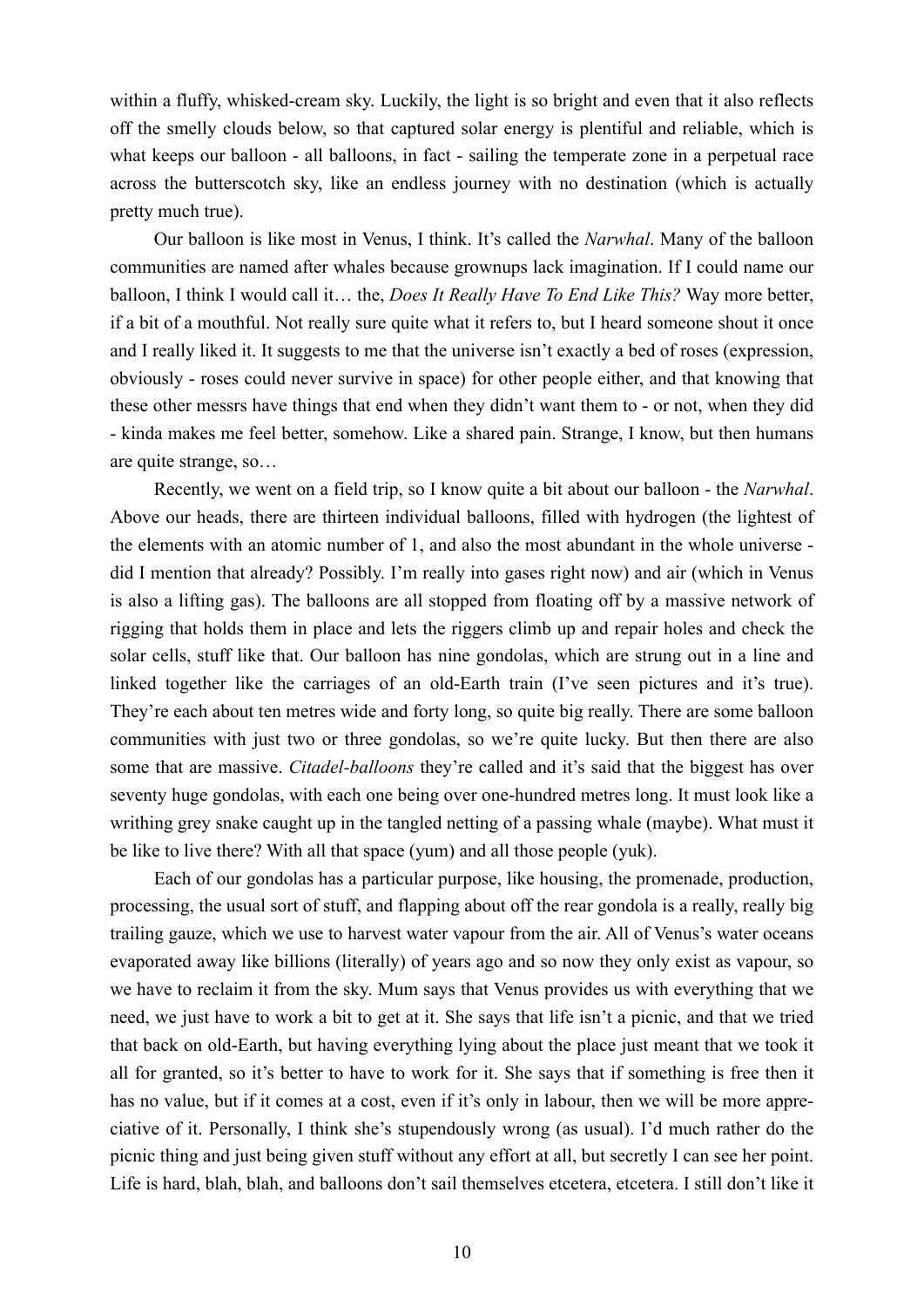though. Grownups can be *sooo* serious about like everything, all the time. Sometimes, it would just be nice to forget to turn the tap off and not get a three-hour lecture about where water comes from, you know?

Occasionally, balloons hook-up, and when they do, air-bridges are placed between them and people cross over and meet up and buy things and whatever. When it happens it's really good fun because, well another balloon, right? The people not so much, but another balloon, up close, with the balloons actually touching while they hook the rigging together. Old Lintelstrasse once said that we shouldn't hook-up because of the threat of piracy, but I've never seen a pirate balloon. I asked Mum about them at the time, but she just gave me a funny look, shrugged and carried on sewing up the hole in my school jumper (I told her that I'd caught it on a net-post on the promenade railing, but I didn't really), so I wasn't exactly sure what to believe at the time. So, I had a big think and decided that they *do* exist, coz that is waaay more interesting. Old Lintelstrasse said that they live in the upper reaches (we sail the lower altitudes where it's warmer, which just seems better, if a bit smelly occasionally), so that they can simply reduce their buoyancy and just sail down onto unsuspecting balloons, to then… then, well, *do* pirating. It all sounded pretty cool to me, but old Lintelstrasse has some pretty strange ideas, so…

So, that's me and my balloon.

*- end of sample want to find out what happens next? you only have to ask:*  $me@mark$ *jsuddaby.com* [www.markjsuddaby.com/mail-me](http://www.markjsuddaby.com/mail-me)

[www.markjsuddaby.com](http://www.markjsuddaby.com)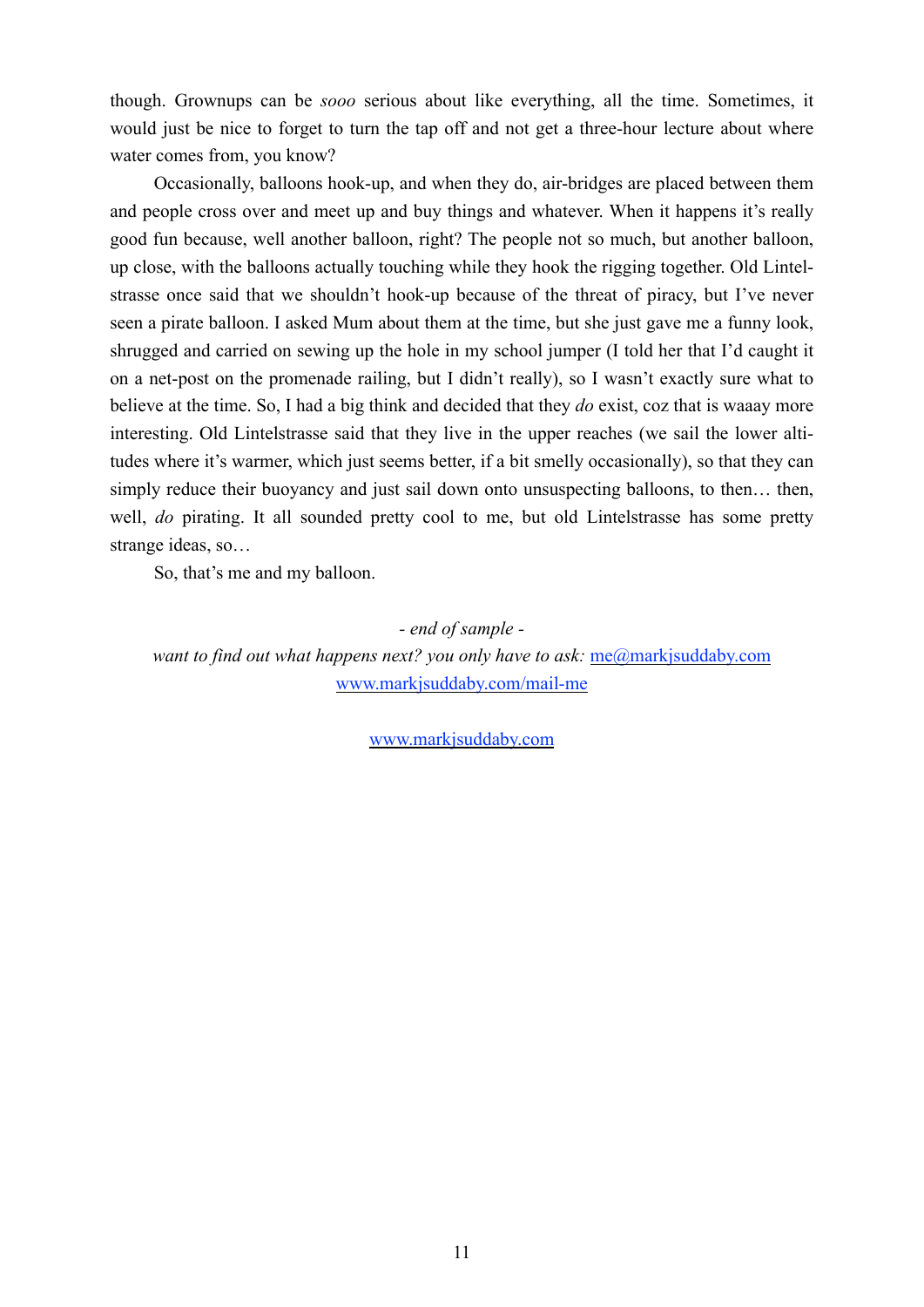#### <span id="page-11-0"></span>**mark j suddaby**

Born in England, in the year of Apollo 13 and Luna 17, Mark grew up sitting in front of the tellie, in his paisley pyjamas, staring wide-eyed as *Doctor Who* (Tom Baker), *Space 1999* and *Blake's 7* romped across wobbly sets in their terrible outfits and bad hair. Mark grew up in a large family, which conversely meant time spent playing alone, often within the confines of a boundless imagination.

At sixteen, Mark realised that he was unlikely to become a genuine space hero - and school hadn't been a huge triumph - so he joined the Army. After a modicum of mild success here and there, Mark left the military after 25 years having reached the dizzying heights of the sixth floor of the Ministry of Defence, where he worked as a staff officer, preparing papers for senior officers and wishing that he was anywhere else in the universe.

Mark now lives in the West Country where he spends most of his time trying to get his Lotus to think that it's a car and wondering what it would be like, if…

[www.markjsuddaby.com](http://www.markjsuddaby.com)